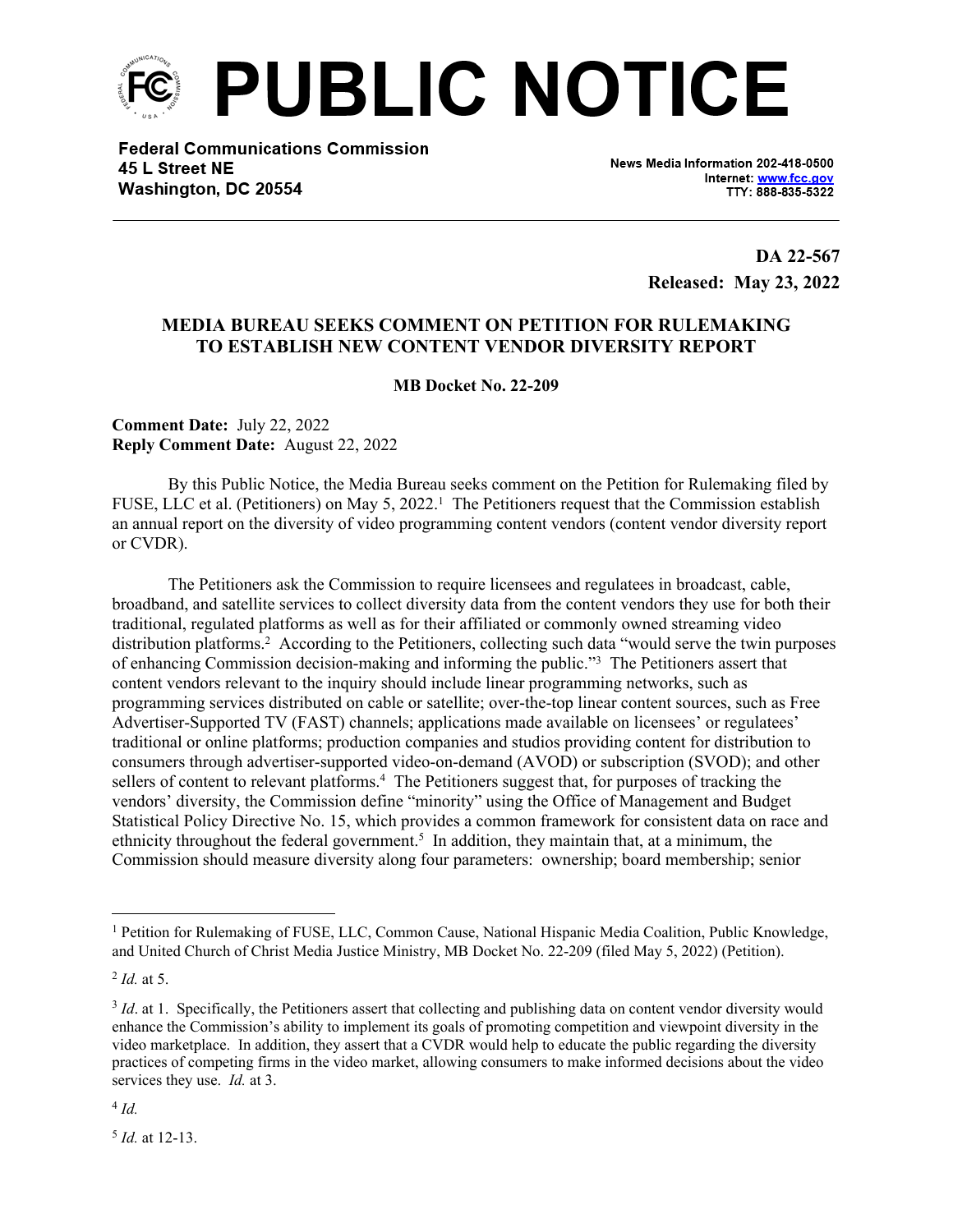leadership (i.e., executives in operational decision-making roles); and full-time employees.<sup>6</sup> The Petitioners also state that the final CVDR published by the Commission should include (a) which licensees or regulatees failed to respond, including any reasons given for such refusal; (b) the total number of applicable vendors for any given licensee or regulatee; (c) the number of vendors that provided information; and (d) the findings in each diversity measurement category.<sup>7</sup>

The Petitioners contend that "[t]he Commission has ample authority to implement a content vendor diversity report."<sup>8</sup> Specifically, they argue that the collection of content vendor diversity data falls within the Commission's authority under section 163 of the Communications Act of 1934, as amended, to issue biennial reports to assess "the state of competition in the communications marketplace."<sup>9</sup> In these biennial reports, the Commission must assess competition to deliver video among providers of multichannel video programming distributors and "other providers of communications services"<sup>10</sup> and "assess whether laws, regulations, regulatory practices …, or demonstrated marketplace practices pose a barrier to competitive entry into the communications marketplace or to the competitive expansion of existing providers of communications services."<sup>11</sup> The Commission must also "consider market entry barriers for entrepreneurs and other small businesses in the communications marketplace in accordance with the national policy under section 257(b) of this title,"<sup>12</sup> which directs the Commission to promote policies "favoring diversity of media voices, vigorous economic competition, technological advancement, and promotion of the public interest, convenience, and necessity."<sup>13</sup>

Additionally, the Petitioners assert that the Commission has the authority to collect content vendor diversity data under section 624(d) of the Act.<sup>14</sup> Section 624(d) requires the Commission to prescribe rules specifying the terms under which a multichannel video programming distributor (MVPD) "shall, to the extent possible … encourage minority and female entrepreneurs to conduct business with all parts of its operation."<sup>15</sup> This section also requires the Commission to adopt rules requiring MVPDs to "analyze the results of its efforts to recruit, hire, promote, and use the services of minorities and women and explain any difficulties encountered in implementing its equal employment opportunity program."<sup>16</sup>

The Petition is available electronically through the Commission's Electronic Comment Filing System (ECFS) under the above-referenced docket number, which may be accessed on the Commission's Internet website at [http://apps.fcc.gov/ecfs/.](http://apps.fcc.gov/ecfs/)

8 *Id.* at 2.

<sup>13</sup> *Id.* § 257(b).

<sup>6</sup> *Id.* at 4.

<sup>7</sup> *Id.*

<sup>9</sup> *Id.* at 15. *See* 47 U.S.C. § 163(a).

 $10$  47 U.S.C. § 163(b)(1).

<sup>&</sup>lt;sup>11</sup> *Id.* § 163(b)(3).

<sup>12</sup> *Id.* § 163(d)(3).

<sup>14</sup> Petition at 17-18.

<sup>15</sup> 47 U.S.C. § 554(d)(2)(E).

 $16$  *Id.* § 554(d)(2)(F).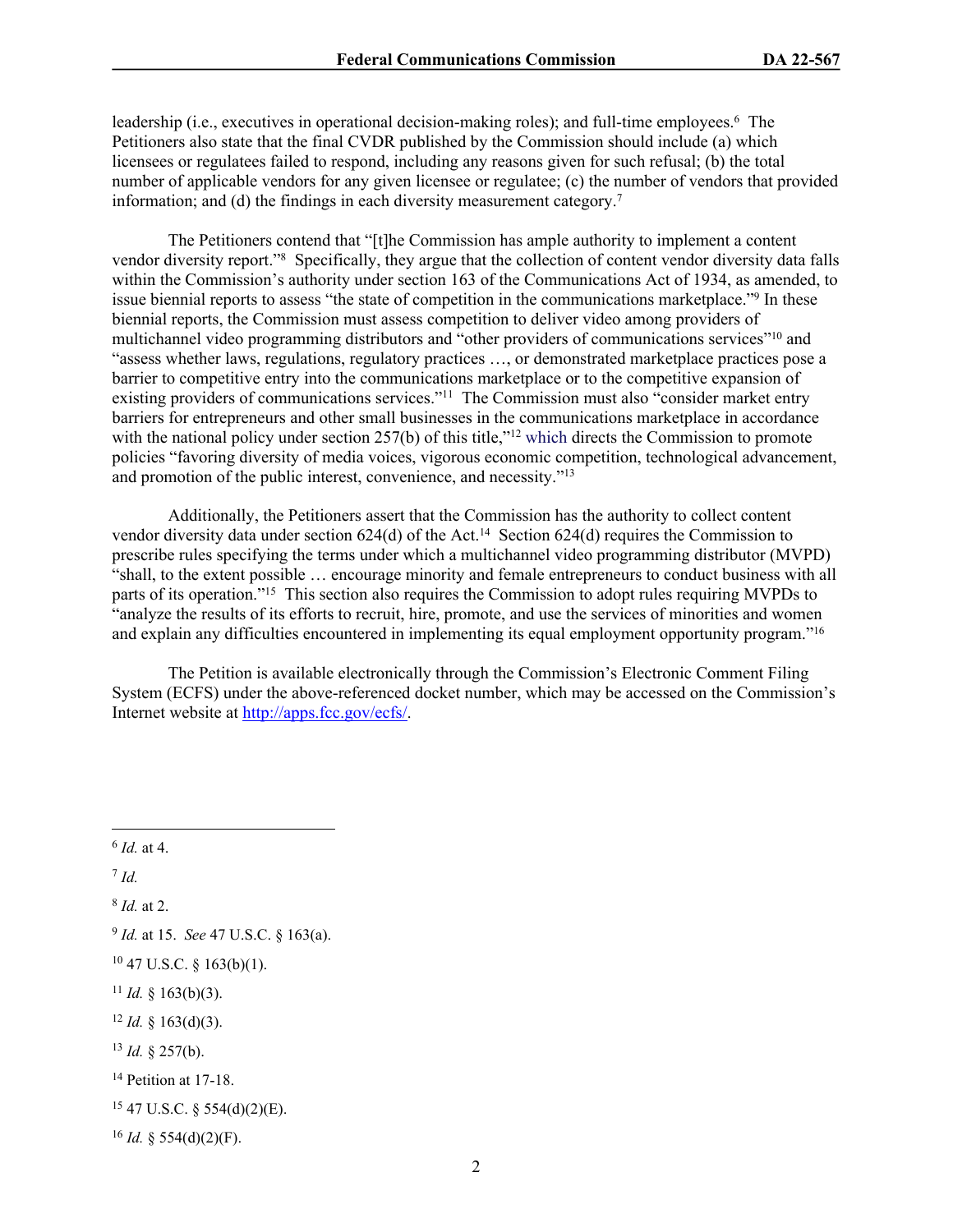Filing Requirements. Pursuant to sections 1.415 and 1.419 of the Commission's rules.<sup>17</sup> interested parties may file comments and reply comments on or before the dates indicated on the first page of this document. Comments may be filed using the ECFS.<sup>18</sup>

- Electronic Filers: Comments may be filed electronically using the Internet by accessing the ECFS: [http://apps.fcc.gov/ecfs/.](http://apps.fcc.gov/ecfs/)
- **Paper Filers:** Parties who choose to file by paper must file an original and one copy of each filing.
- Filings can be sent by commercial overnight courier, or by first-class or overnight U.S. Postal Service mail. All filings must be addressed to the Commission's Secretary, Office of the Secretary, Federal Communications Commission.
	- o Commercial overnight mail (other than U.S. Postal Service Express Mail and Priority Mail) must be sent to 9050 Junction Drive, Annapolis Junction, MD 20701.
	- o U.S. Postal Service first-class, Express, and Priority mail must be addressed to 45 L Street NE, Washington, DC 20554
- **Effective March 19, 2020, and until further notice, the Commission no longer accepts any hand or** messenger delivered filings. This is a temporary measure taken to help protect the health and safety of individuals, and to mitigate the transmission of COVID-19.<sup>19</sup>
- During the time the Commission's building is closed to the general public and until further notice, if more than one docket or rulemaking number appears in the caption of a proceeding, paper filers need not submit two additional copies for each additional docket or rulemaking number; an original and one copy are sufficient.

People with Disabilities: To request materials in accessible formats for people with disabilities (braille, large print, electronic files, audio format), send an e-mail to fcc504@fcc.gov or call the Consumer & Governmental Affairs Bureau at 202-418-0530 (voice), 202-418-0432 (TTY).

*Ex Parte* Rules. This proceeding shall be treated as a "permit-but-disclose" proceeding in accordance with the Commission's *ex parte* rules.<sup>20</sup> Persons making *ex parte* presentations must file a copy of any written presentation or a memorandum summarizing any oral presentation within two business days after the presentation (unless a different deadline applicable to the Sunshine period applies). Persons making oral *ex parte* presentations are reminded that memoranda summarizing the presentation must (1) list all persons attending or otherwise participating in the meeting at which the *ex parte*  presentation was made, and (2) summarize all data presented and arguments made during the presentation.<sup>21</sup> If the presentation consisted in whole or in part of the presentation of data or arguments already reflected in the presenter's written comments, memoranda or other filings in the proceeding, the presenter may provide citations to such data or arguments in his or her prior comments, memoranda, or other filings (specifying the relevant page and/or paragraph numbers where such data or arguments can be

<sup>19</sup> *FCC Announces Closure of FCC Headquarters Open Window and Change in Hand-Delivery Policy*, Public Notice, 35 FCC Rcd 2788 (2020).

<sup>20</sup> 47 CFR §§ 1.1200 *et seq.* 

<sup>21</sup> *Id*. § 1.1206(b). Memoranda must contain a summary of the substance of the *ex parte* presentation and not merely a listing of the subjects discussed. More than a one or two sentence description of the views and arguments presented is generally required. *Id*. § 1.1206(b)(1).

<sup>17</sup> 47 CFR §§ 1.415, 1.419.

<sup>18</sup> *Electronic Filing of Documents in Rulemaking Proceedings*, Report and Order, GN Docket No. 97-113, 13 FCC Rcd 11322, 11324-25, para. 4 (1998).